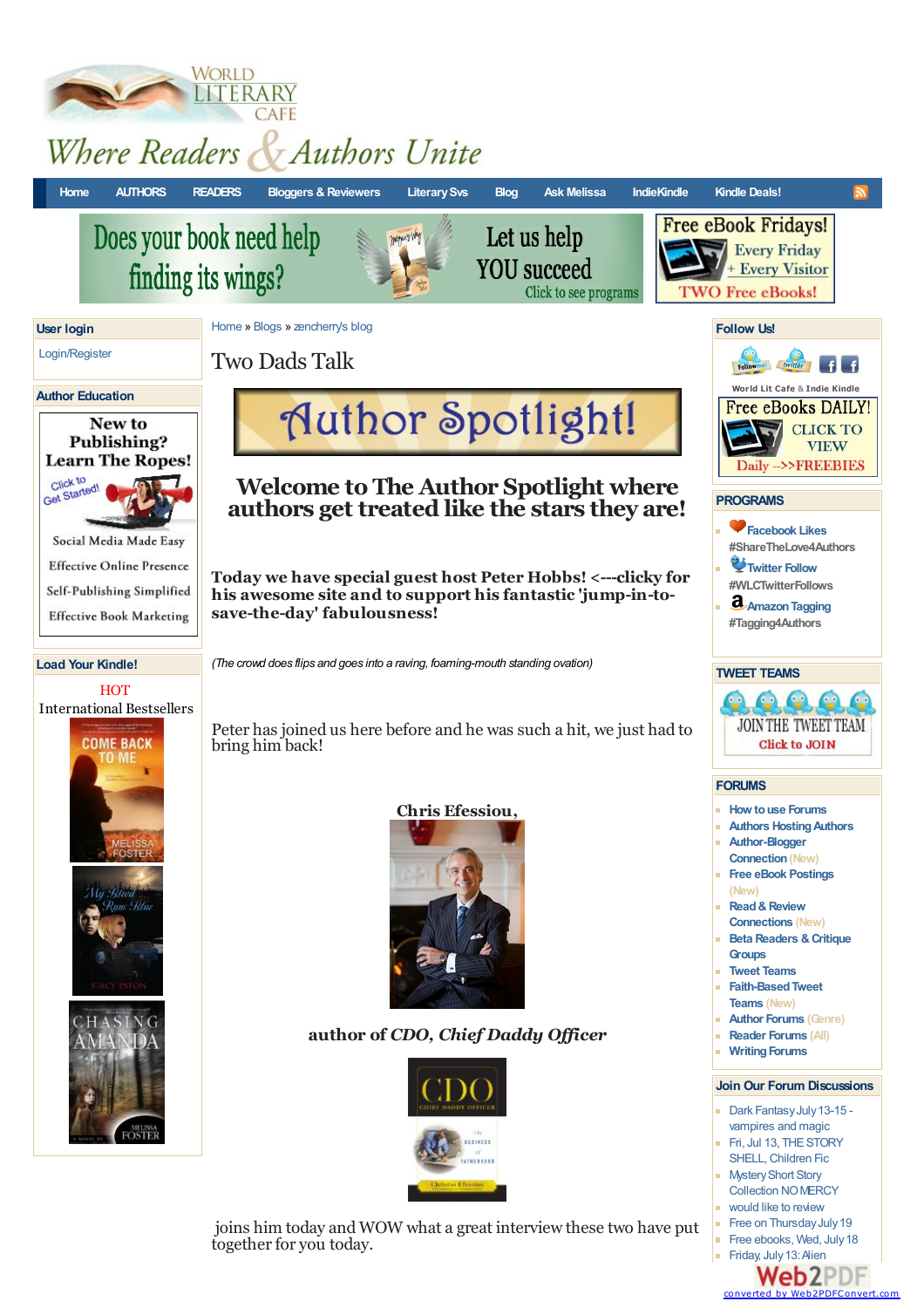We also want to point out that on March 22, 2012, Chris will be launching a radio show on VoiceAmerica Internet radio called "StraightUp with Chris: Real Talk on Business and Parenthood." You can tune in at 6:00 p.m. EST every Thursday! For more information check Chris's [website](http://www.chrisefessiou.com/) in the next couple of weeks.

Gentlemen...take it away!

Hello Y'all its me, Peter again with another guest interview for Zencherry's Blog. She is terrific and lets me do these cause she is way cool. So without further ado let's get to know Chris Efessiou. Hi Chris and welcome to Zencherry's Guest Blog on the WLC. I have read your book *CDO, Chief Daddy Of icer* and must admit I found myself reading it non stop. For the readers that have not had that pleasure yet please give us a brief outline of how you came to write it?

**Chris: Unbeknownst to each other, my wife and daughter had been urging me to write a book about my story. I always felt I wasn't interested in doing an autobiography.**

**About 2 ½ years ago, I was approached by a publisher to write a business book. Though flattered, I stated there were many business books on every topic possible and the world didn't need another business book stating the similar principles. I, then, suggested I would be interested in doing a book about my experience of raising my daughter as a single dad with no "manual" on raising a child of 7 years, using successful business practices from my business and applied them to raising my daughter.**

**Their response was something like, "Hmmm, ok we will get back to you." I thought that was the end of it. Surprisingly, they called back after about a week and wanted to go forward with my suggestion. They had researched the topic and saw there weren't any business/parenting books and found in a poll that there was great interest.**

I know you completed the book recently but how long did you take to write it, was this something that took years of compilation or something you were able to pen in a relatively short period of time.

### **Chris: From signing the contract to going to press it took 370 days. It became a family affair.**

As parent myself I admire how you handled your divorce. How long were you married and how long did it take you and your ex-wife to come to the conclusion that your daughter was better raised by you?

**Chris:I was married for 10 years. The decisions for my daughter to stay with me was made by my daughter when her mother decided to move out of town. She looked at me and said "Daddy, mom can move wherever she wants. I'm staying here with you."**

That had to pull at the heart strings, you have done an amazing job of looking at child rearing as a business. Did your daughter buy into this quickly or did it take some convincing on your behalf?

**Chris: Simply looking at parenting like a business gives a cold and detached feeling but it is quite the opposite. In**

Invasion of the Zombie **[Apocalypse](http://www.worldliterarycafe.com/content/free-ebooks-friday-july-13#comment-21705)** 

- Hi [Lorena,would](http://www.worldliterarycafe.com/content/rachelle-ayala-hosting-blogger-guest-post-book-tours-interviews#comment-21698) love to have
- Re: Guest Blog or Interview
- **Hi** Jeanette, would love to

[more](http://www.worldliterarycafe.com/comments/recent)

#### **GOODIES**

- **Graba [WLCButton](http://www.worldliterarycafe.com/content/button-0)**
- **[Newsletter](http://visitor.r20.constantcontact.com/manage/optin/ea?v=001PqSzKNyNow_xILV-4I2c0xF5QYbmXM0zye_Ah2rFiDUrljNoo9w5GH5exgXtkNhnjBI7uyptxCInl9U-kwD99Q%3D%3D)**
- **[Advertise](http://www.worldliterarycafe.com/content/social-media-mania-get-marketing-buzz-your-book)**
- **[Testimonials](http://www.worldliterarycafe.com/content/testimonials)**
- **[Contact](http://www.worldliterarycafe.com/contact) Us**

#### **Create Buzz For Your Book!**



[Social](http://www.worldliterarycafe.com/content/social-media-mania-get-marketing-buzz-your-book) Media Mania Book Buzz!

#### **Need Help?**

Trouble navigating social media and book marketing? Sign up for our **Book [Marketing](http://www.womensliterarycafe.com/content/marketing-platform-building-seminars-0) Seminars**

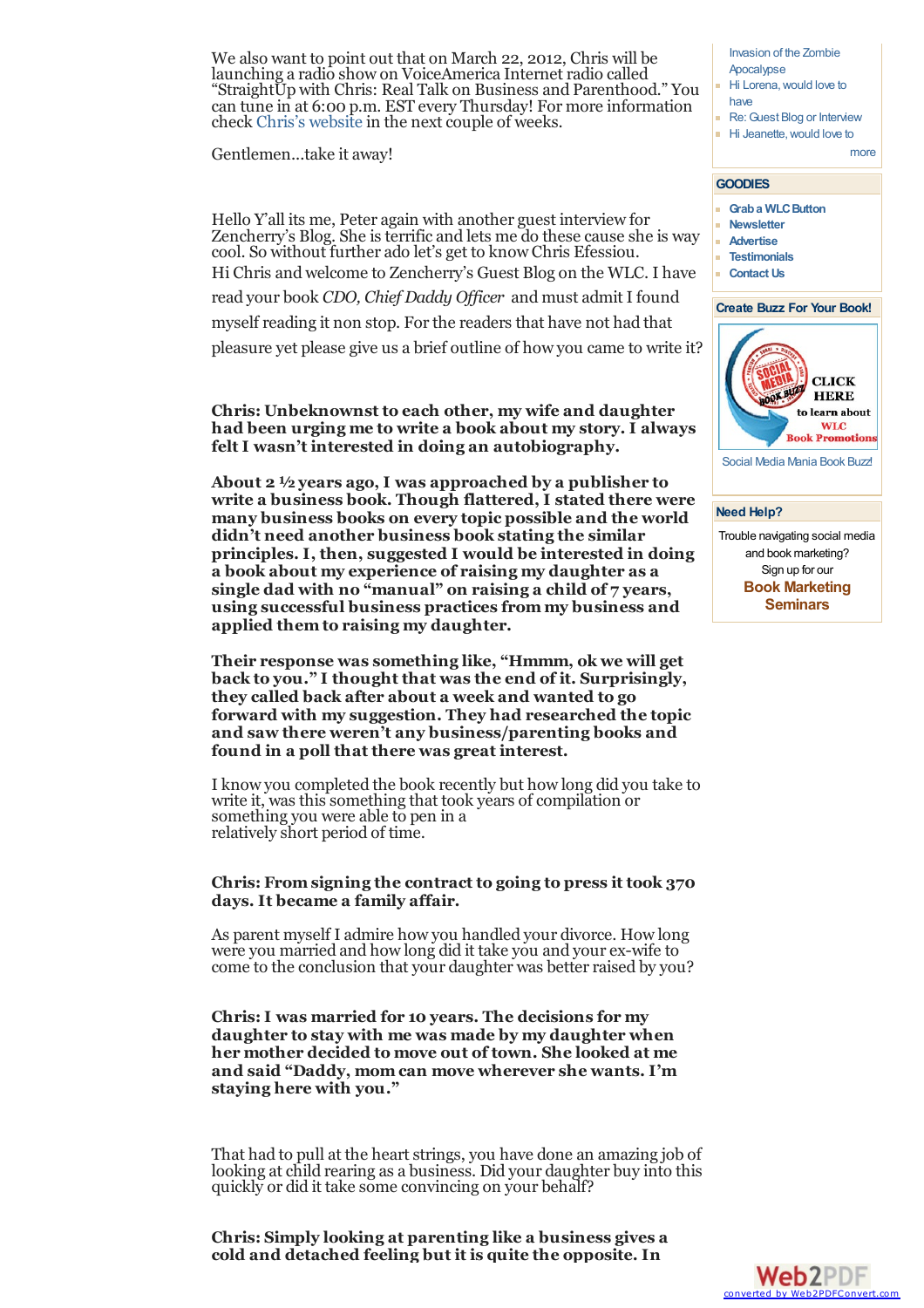**business we do everything to have a successful outcome using learned skills and strategies. I had to take a hard look at this most important aspect of my life, raising my daughter to be confident, un-entitled, self assured, compassionate, independent, accountable, and loving young woman. The love and affection were already in place before her birth. There wasn't a manual. The closest thing I had to a manual was a book written by Bill Cosby,** *Fatherhood***. But the Coz didn't quite fit my cause so, I turned to what I knew best, running a successful business. I examined what made the business successful. I was surprised to realize it would simply be a matter of applying these same principles at home. For me and my daughter it worked beautifully. She is now 24 and is everything and more than I could ever have hoped she'd be.**

The chapter titles of the book alone are enough to compel the reader to get this book, how did you come up with the "layout" of the book?

**Chris: Thank you for noticing that. I gave it a lot of thought. It was very important to me**

**to make** *CDO Chief Daddy Of icer* **a simple and short read filled with many ah..ha moments for the readers who would identify with the many guiding principles. I wanted parents to easily be able to pick it up and turn to a section that was applicable to them. Hence the "layout" was born out my desire to speak to each subject from both the business and parenting point of view and the crafty guidance of a very capable editor.**

Now that you have *CDO, Chief Daddy Of icer* completed, do you intend to keep writing and if so what are you going to write about?

**Chris: Absolutely, I currently have a blog and post 2-3 times a week on combining many parenting and business topics. On the back burner, I am planning on collaborating on writing a book with wife, Juliana, on blended families and careers.**

Outside of family members can you name one person that you feel supported you the most while you were writing this book?

**Chris:I received abundant encouragement from many people. As people I interact with learned of my project they were very encouraging, from my team at the office, to certain business associates, to friends who had known of my journey over the years.**

This question may sound silly, but did you learn anything about yourself by writing your book and if so what was it?

**Chris: Yes, it was an amazingly cathartic process for me and** my daughter Persephone who is a contributing author.<br>What has totally blown me away is our relationship has **become closer and deeper and I thought we were as close as a father**

**and daughter could possibly be. That was an absolutely delightful outcome.**

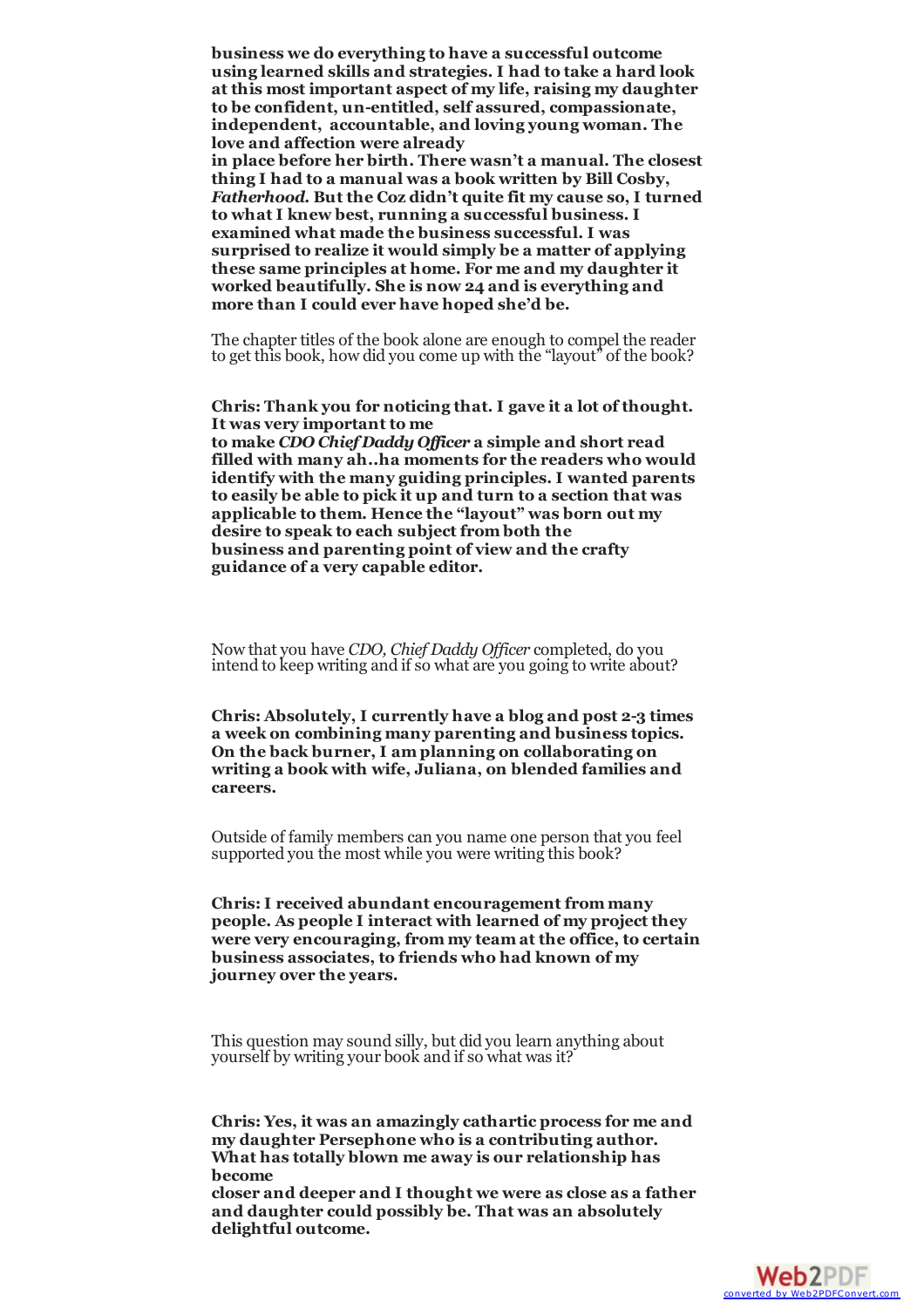<span id="page-3-1"></span><span id="page-3-0"></span>The two endorsements at the beginning of the book are excellent, are these people you interact with professionally?

**Chris:Interestingly, I met Gordon Bernhardt, CEO of Bernhardt Wealth Management, when I was being interviewed by Peter Schwartz, of Executive Leaders Radio over a year ago.**

**We spoke afterwards and he was very interested in the book I was writing and asked to receive a copy when completed. He liked the book enough to offer his endorsement and buy copies of the book for his clients. Matthew Cronin, PhD is a Business School Professor at George Mason. He was one of my daughter's professors. I was asked to lecture in his class on negotiations with a real case example about 2 years ago. I admired and appreciated his viewpoint and asked him to read the manuscript. As a result I am honored to have his endorsement.**

**Since the book was published I received endorsements from people I did not know, including one from Dr. Michele Borba, and educator, author of 23 books, parenting expert and contributor to the TODAY Show. I have also received endorsement from Maria Bailey, CEO of BSM Media, Author, and Host of Nationally Syndicated Radio Show Mom Talk Radio. Just last week I received the endorsement of Peter Schwartz, Vistage Chair, Vistage International which is a CEO think tank.**

### *For a complete list of [endorsements](http://chrisefessiou.com/index.php? option=com_content&view=article&id=73&Itemid=93) please visit* **Chris' website HERE**

Chris, thank you forthe information on your book, and I mustsay it is an amazing read, not only for a single parent, but for any parent or about to be parent. Now,comes the part of the interview where we get to know Chris a little better. You know, the stuff that a dry old interviewer would never ask.

Where were you born and raised?

### **Chris:I was born in Thessaloniki, Greece. At the age of 19, I came to the states as an exchange student not knowing anyone or a word of English. In a brief time, I knew I wanted to make the states my home.**

Are you an only child, or one of a huge brood?

### **Chris:I am the oldest of three. I have sister and a younger brother. They reside in Greece with my mother.**

I ask this question of everyone, and one of these days someone will trip me up on it, did you have a normal old boring childhood or were you on a merchant marine ship growing up?

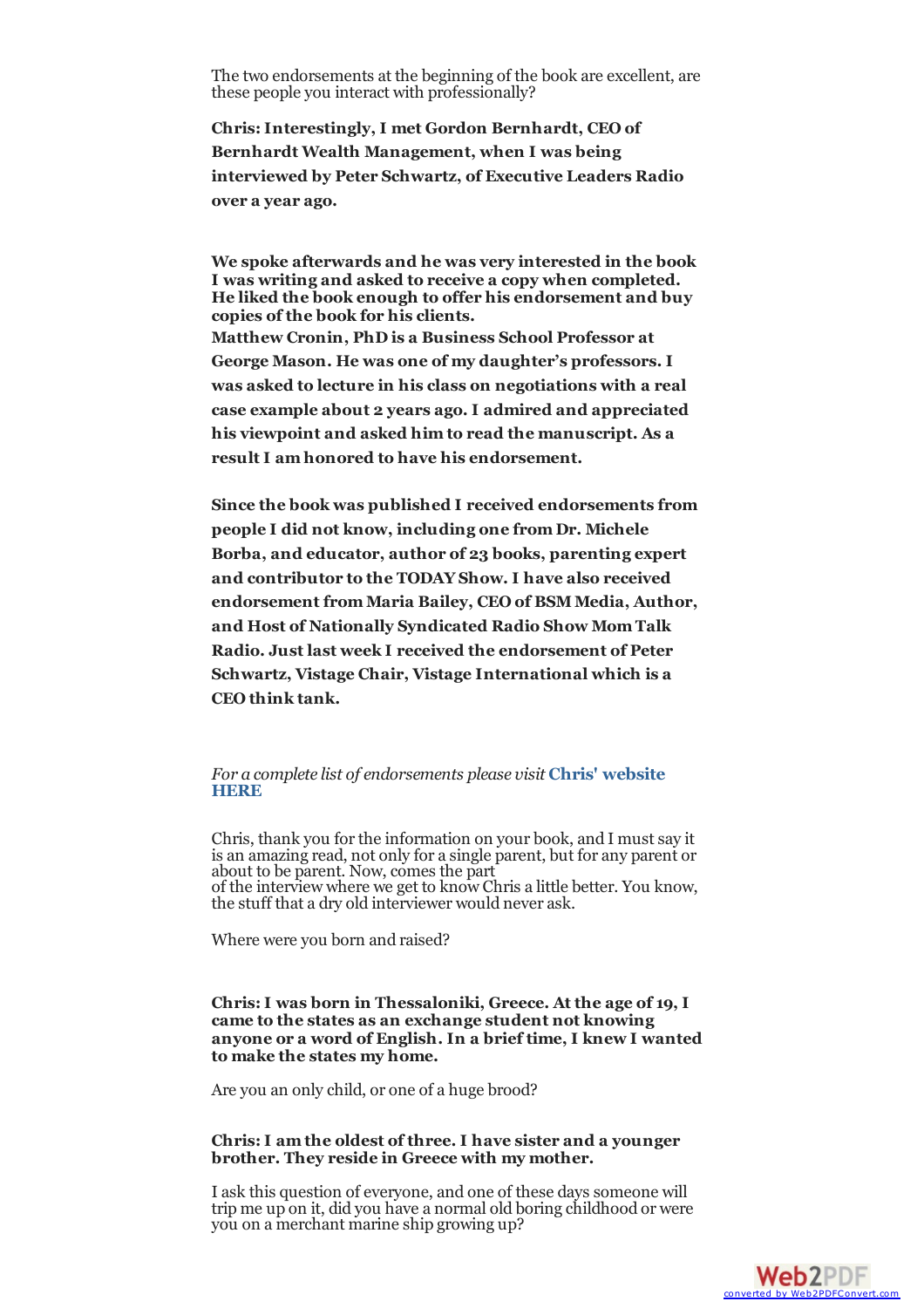# **Chris:I grew up in a strict ethic loving family. At age 19, I boarded aviation's equivalent of a merchant marine ship (a commercial jet liner) bound for the US.**

What is your favorite musical group or Artist?

**Chris: My taste in music is broad. Among my favorites are Bruce Springsteen, Frank Sinatra, Elton John, Eric Clapton, Usher, Cee Lo Green, Bryan Adams, Toby Keith, Pavarotti, Verdi and many more.**

When you get home at night, what is the typical routine?

## **Chris:I kiss my wife and rest my eyelids for 30 minutes. After that decompression time, I am ready for anything.**

If you won the lottery tomorrow, what would you change about your life, if anything?

**Chris:I would trade in my single engine airplane for a jet. Otherwise, I would change nothing in the way I live my life.**

Where would you like to retire, and why?

**Chris:I love what I do. So, retiring in its classic sense is not in my plans. When I slow my schedule somewhat, I will like to spend my free time in either Southern California, Southern Florida, or both. I favor those states because the sky is beautiful and allows me to fly whenever I chose.**

What are the most important lessons you've learned in life?

**Chris: When you come to a fork in the road take the path least traveled. Without exception, the journey is always more interesting and the destination far more rewarding.**

If you could change one event in history, what would it be?

## **Chris: The existence of any Genocide.**

How would you like to be remembered?

**Chris:I would be honored to be remembered as my daughter's father.**

Did you have a nickname? How'd you get it?

**Chris: Doodle; my daughter christened me with it and it is in use even today.**

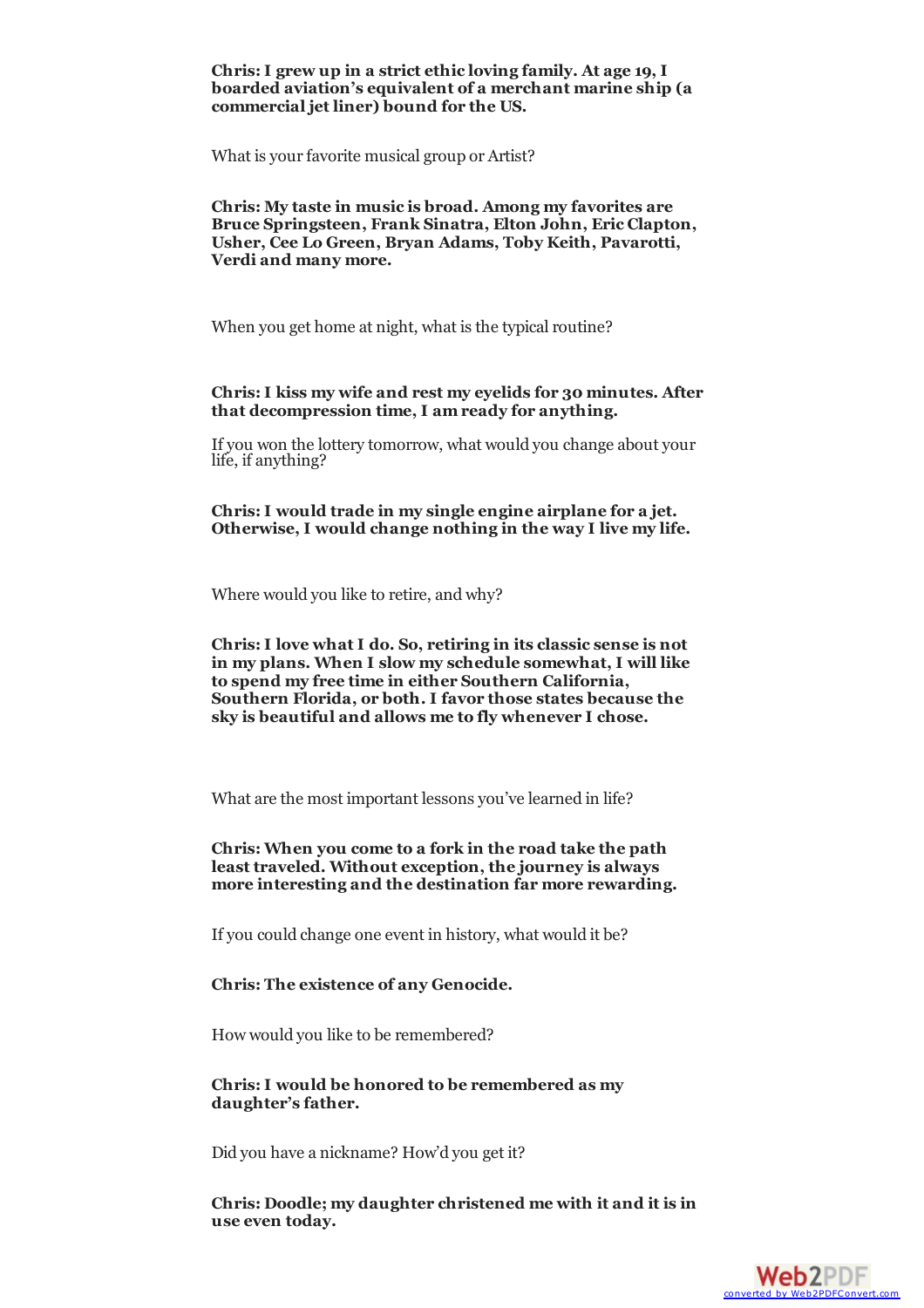What is your biggest pet peeve?

## **Chris:I am deathly allergic to people who avoid accountability and have a propensity for entitlements.**

What is the most adventurous thing you have ever done?

# **Chris: For my 40th birthday, I gave myself the present of flying in the back seat of a fighter jet.**

If we looked in your refrigerator, what would we find?

### **Chris: Feta cheese, Tzatziki, olives, tomatoes, milk, veggies.**

Have you ever been to a school or college reunion?

**Chris: Yes. My 30th High School Class Reunion in my hometown, Thessaloniki, Greece. It was especially wonderful to be the Co-Chair and help organize the festivities, and very much to my surprise I found that I was one of a handful of people closest to their ideal weight, and one of 3 classmates with a full head of hair.**

If you had only six months left to live, what would you do with the time?

#### **Chris:I'd live as if I were dying.**

Here is the challenging part for any writer, I need one ortwo word answers please:

Favorite color? **Cobalt blue or Black** Lucky Number **13** Fast dance or Slow Dance? **Slow dance** Boxers/Briefs **Briefs** Movie that you watch every year or more often? **The Scent of a Woman** Favorite Season? **Spring** Regular or Decaf? **Regular** City Guy or Country Guy? **City Guy** 4 doorsedan orsportscar? **4 door sedan** Take out orcook at home? **Cook at home** How many books a year do you read? **12** Favorite Day of the Week? **Wednesday** Cat or Dog? **Dog**

Chris, a recent addition to my interviews is a chance here at the end to give the subject of the interview a chance to plug their favorite charity, non-profit or cause. Anything you would like to promote?

**My favorite organization where I hope to join their board soon is Prevent Child Abuse [America](http://www.preventchildabuse.org/index.shtml) Another favorite is Fathers.com**